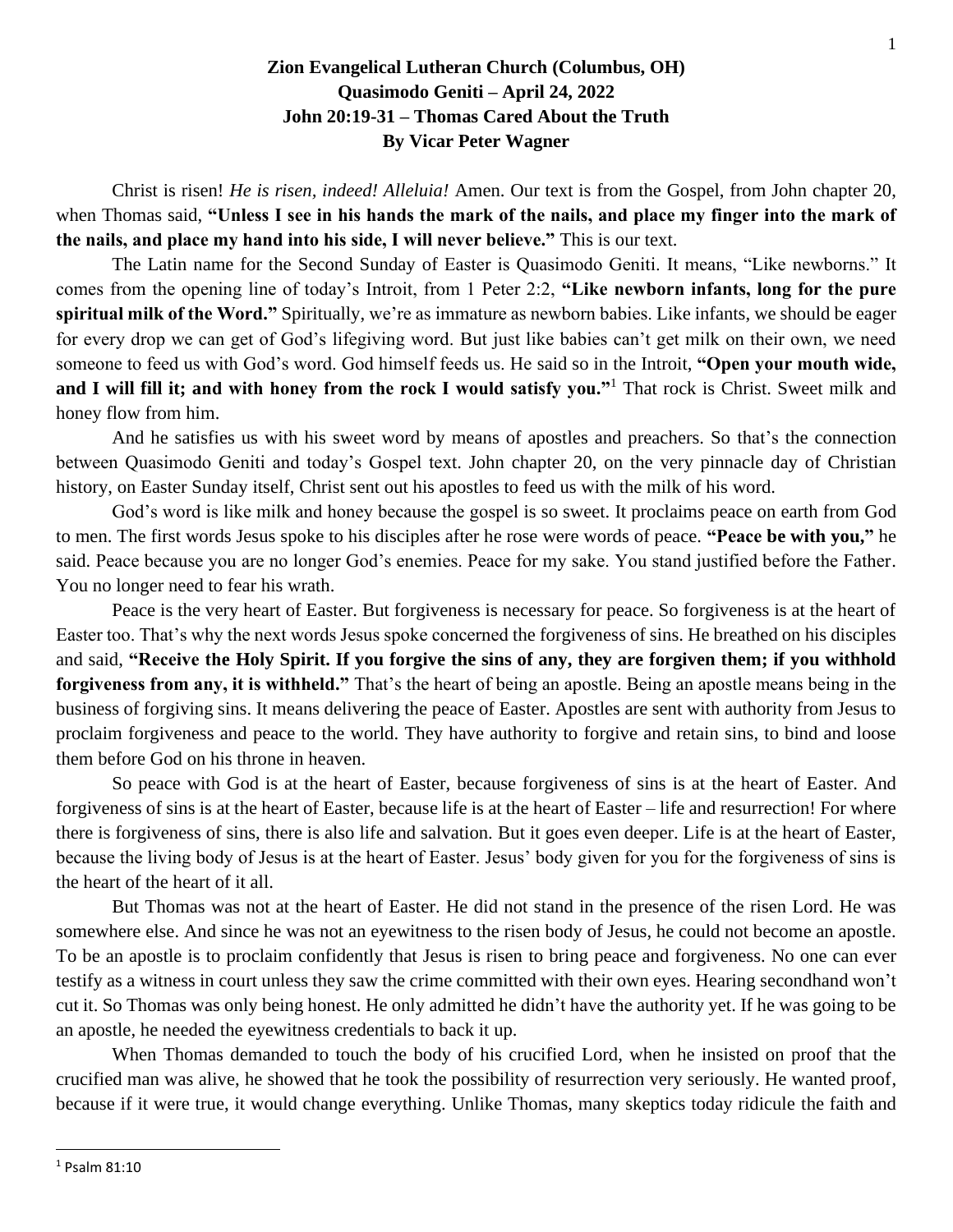make a mockery of Christ. That kind of insolent skeptic is condemned already. But Thomas was sincere. And we should take the resurrection seriously too. If Jesus is really alive, then he really rules as king. He is really coming again to judge the world. And we should live accordingly.

Thomas should not have doubted. But really, the other disciples were no better. Except for John, who believed without understanding (as we heard last Sunday), Peter and the others did not believe until they actually saw Jesus. Before Jesus came in their midst, they were hiding for fear of the Jews. They thought they were doomed. And so they showed they didn't believe Jesus would rise.

We're no better either. Sure, we acknowledge that Jesus rose from the dead – we confess it every week in the Creed – but does that change how we act? What about when we're with people that might ridicule our faith? Do we confess so boldly then? And that makes us worse than Thomas, since he knew that if Jesus were alive, it would change everything, and he went on to confess Jesus boldly as an apostle. Or perhaps we're content to believe emotionally that Jesus is alive, without considering whether it's historically true. The resurrection may as well be a feel-good story. That also makes us worse than Thomas, because he cared about the truth. He wanted to find out what was really true.

Thomas knew that Jesus is the only way, the only truth, the only life. He knew it because he asked Jesus in John 14, "**How can we know the way?"** And Jesus replied, **"I am the way, and the truth, and the life."**<sup>2</sup> So by demanding to see the marks of the nails and the hole made by the spear, Thomas was looking for the truth in exactly the right place. He was heading the right direction, straight to the heart of Easter. He was looking for truth in the living body of Jesus.

That's the point of Easter. Truth matters. Truth gives you new life, like Ezekiel's dry bones coming together and breathing. And truth is found in the living, breathing body of Jesus. God died and rose again to bring you peace and forgiveness – this is truth you can rely on.

To many, truth doesn't matter. On Thursday while I was visiting one of our shut-ins, I talked with the nursing home receptionist. She wanted to know if I was a priest, since she grew up Roman Catholic. I said I was studying to be a Lutheran pastor. "Do you still go to church?" I asked. "I don't need to go to church to find God," she said, "But I religiously say my prayers to my higher power every night. And I want my children to feel free to believe whatever they think is right." I replied that we don't go to church to please God, but because we need Jesus. Church is where Jesus promises to be with us for our comfort in his words and in his body and blood. She shrugged. "God is everywhere," she said, "Everyone can believe what they want." This complacent skepticism is so sad, and it's the most common religion in America. I'm sure you've heard it everywhere. As I walked away, I said, "Seek the truth. There is truth." And that truth is found in Jesus.

The truth of Jesus is found in the sweet milk of God's word, written down by the apostles. Jesus prayed to his Father, **"Sanctify them in the truth; your word is truth."**<sup>3</sup> Jesus himself is the incarnate Word of truth. We preach the true word of Christ, that he was delivered up for our trespasses and raised for our justification.<sup>4</sup> Baptism comes with God's word promising new life. The Lord's Supper comes with the promised word of forgiveness in the living body of Jesus. This is all for you! Believe it and make it your own.

When Thomas finally did see the nail marks in the hands of Jesus, when he put his hand in his side, he believed immediately. Jesus said, **"Put your finger here, and see my hands; and put out your hand, and place it in my side. Do not disbelieve, but believe."** So Thomas thrust his hand into the living body of Jesus, into the very heart of Easter. There he found truth, truth that gives birth to faith. **"My Lord and my God!"** he cried. And from that moment, he was an apostle. He could say with John and Peter and the rest, **"That which was from the beginning, which we have heard, which we have seen with our eyes, which we looked upon and have touched with our hands, concerning the word of life – the life was made manifest, and we have seen it, and** 

 $<sup>2</sup>$  John 14:5-6</sup>

 $3$  John 17:17